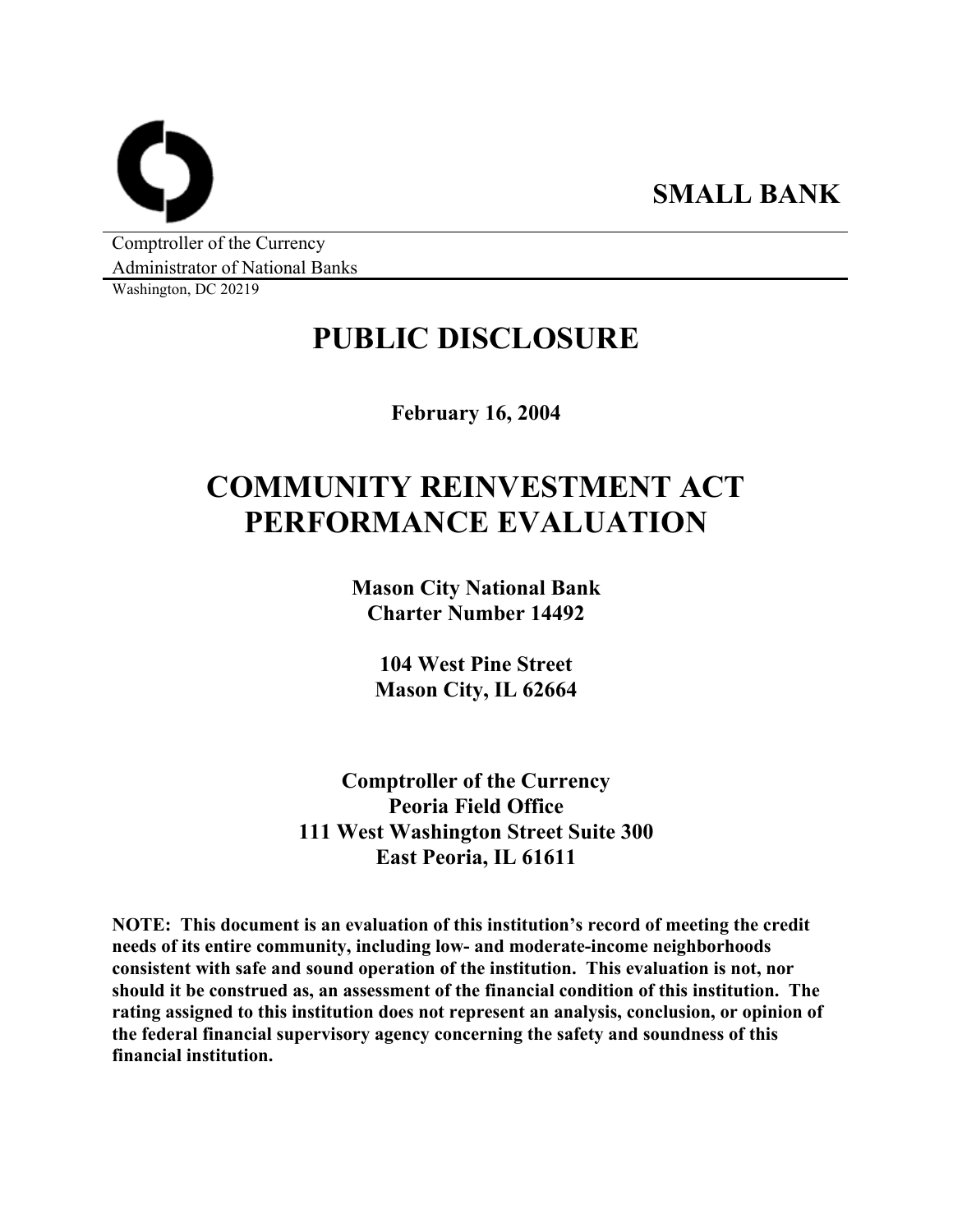# **INSTITUTION'S CRA RATING**

### **This institution is rated Satisfactory.**

- Mason City National Bank's ("MCNB") record of lending to borrowers of different income levels regarding home purchases and to refinance their personal residences is good. MCNB's lending to moderate-income people for home purchases and home refinancing exceeds the percentage of moderate-income families in the Assessment Area ("AA"). MCNB's lending to low-income people to purchase and refinance their personal residence is below the percentage of low-income families in the AA, however this is still considered good as ten percent of the households in the AA are below the poverty level.
- MCNB's lending to farms of different sizes is good. Sixty percent of all the agricultural credits originated during the evaluation period were for \$50,000 or less. In terms of dollar volume, forty-five percent of the total dollars were originated in loans of \$100,000 or less.
- A majority of the loans originated by MCNB are to customers from within its AA. MCNB's lending to customer's within the AA for all loan types is reasonable.
- The bank's average net loan-to-deposit ratio over the last five years is reasonable.

# **DESCRIPTION OF INSTITUTION**

MCNB is a \$60 million intrastate financial institution located at the intersection of Illinois Highways 29 and 10 in Mason County, between Peoria and Springfield. MCNB has one office in downtown Mason City, with drive-up facilities and an ATM. The bank is a wholly owned subsidiary of Mason City Bancorp, Inc., a one-bank holding company.

MCNB has two primary lending products, residential real estate, and agricultural loans. These two areas of lending account for 78 percent of all loan originations during 2001 and 2002 and make up 83 percent of the outstanding loan balances as December 31, 2003. Thus, these two products were used for the analysis of this evaluation. Commercial and consumer loans are not primary loan products as they only account for 22 percent of all loan originations during 2001 and 2002 and make up the remaining 17 percent of the outstanding loan balances as of December 31, 2003.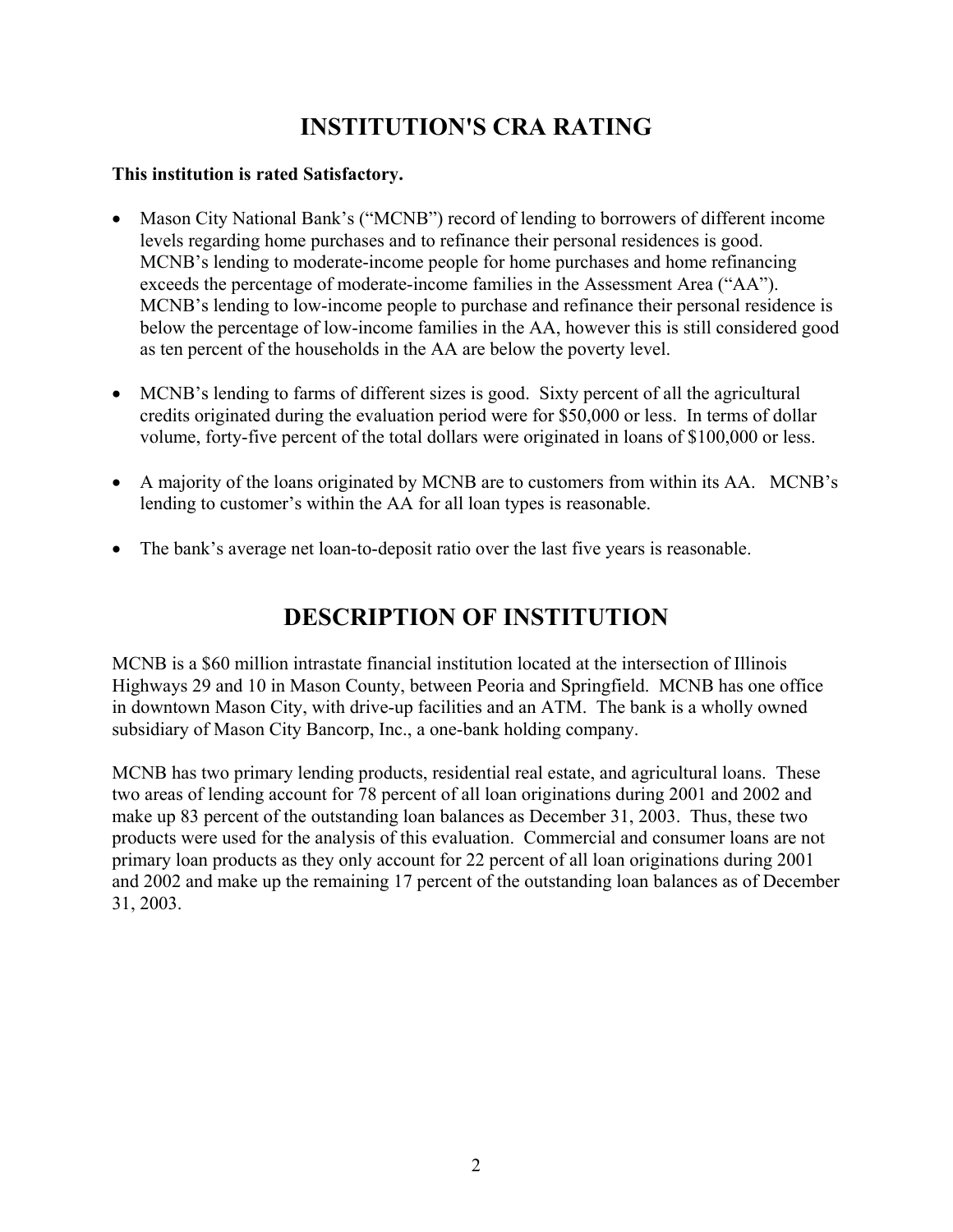| Table 1 – Loan Originations by Loan Type for 2001 & 2002 |          |               |  |  |  |  |  |
|----------------------------------------------------------|----------|---------------|--|--|--|--|--|
| Loan Category                                            | (000)    | $\frac{0}{0}$ |  |  |  |  |  |
| Agricultural Loans                                       | \$9,881  | 40%           |  |  |  |  |  |
| Residential Loans                                        | \$9,579  | 38%           |  |  |  |  |  |
| Consumer Loans                                           | \$3,182  | 13%           |  |  |  |  |  |
| <b>Commercial Loans</b>                                  | \$2,205  | 9%            |  |  |  |  |  |
| Total                                                    | \$24,847 | 100%          |  |  |  |  |  |

*Source: Bank Records from 2001 and 2002* 

As of December 31, 2003, the bank reported \$29 million in outstanding loans and had a net loans and leases to total assets ratio of 49 percent. The loan portfolio consists of the following:

| Table 2 – Loan Portfolio Summary by Loan Type<br><b>December 31, 2003</b> |          |               |  |  |  |  |  |
|---------------------------------------------------------------------------|----------|---------------|--|--|--|--|--|
| Loan Category                                                             | \$(000)  | $\frac{0}{0}$ |  |  |  |  |  |
| Residential Loans                                                         | \$13,111 | 45%           |  |  |  |  |  |
| <b>Agricultural Loans</b>                                                 | \$11,132 | 38%           |  |  |  |  |  |
| <b>Commercial Loans</b>                                                   | \$2,938  | 10%           |  |  |  |  |  |
| Consumer Loans                                                            | 2,103    | $7\%$         |  |  |  |  |  |
| Total                                                                     | \$29,284 | 100%          |  |  |  |  |  |

*Source: Call Report 12/31/2003* 

There are no financial conditions, legal constraints or other factors that would hinder the bank's ability in helping to meet the credit needs of its community. Tier 1 capital was reported at \$8.6 million as December 31, 2003. The bank's previous CRA rating as of July 1999 was Satisfactory.

## **SCOPE OF THE EVALUATION**

- The evaluation period covers loans originated during 2001 and 2002, utilizing 1990 census data for evaluating residential loans.
- MCNB has two assessment areas. A majority of the bank's loans and deposits are generated from the Logan/Mason County AA. The Logan/Mason County AA received a full-scope review. A limited review was performed for the Menard County AA.

### **DESCRIPTION OF ASSESSMENT AREAS**

MCNB's Logan/Mason and Menard County AAs remain unchanged from the prior examination. The AAs consist of three Block Numbering Areas "BNAs" in Mason County, two BNAs in Logan County, and one Census Tract "CT" in Menard County of the Springfield Metropolitan Statistical Area "MSA". There are two assessment areas because Mason and Logan counties are not a part of the Springfield MSA.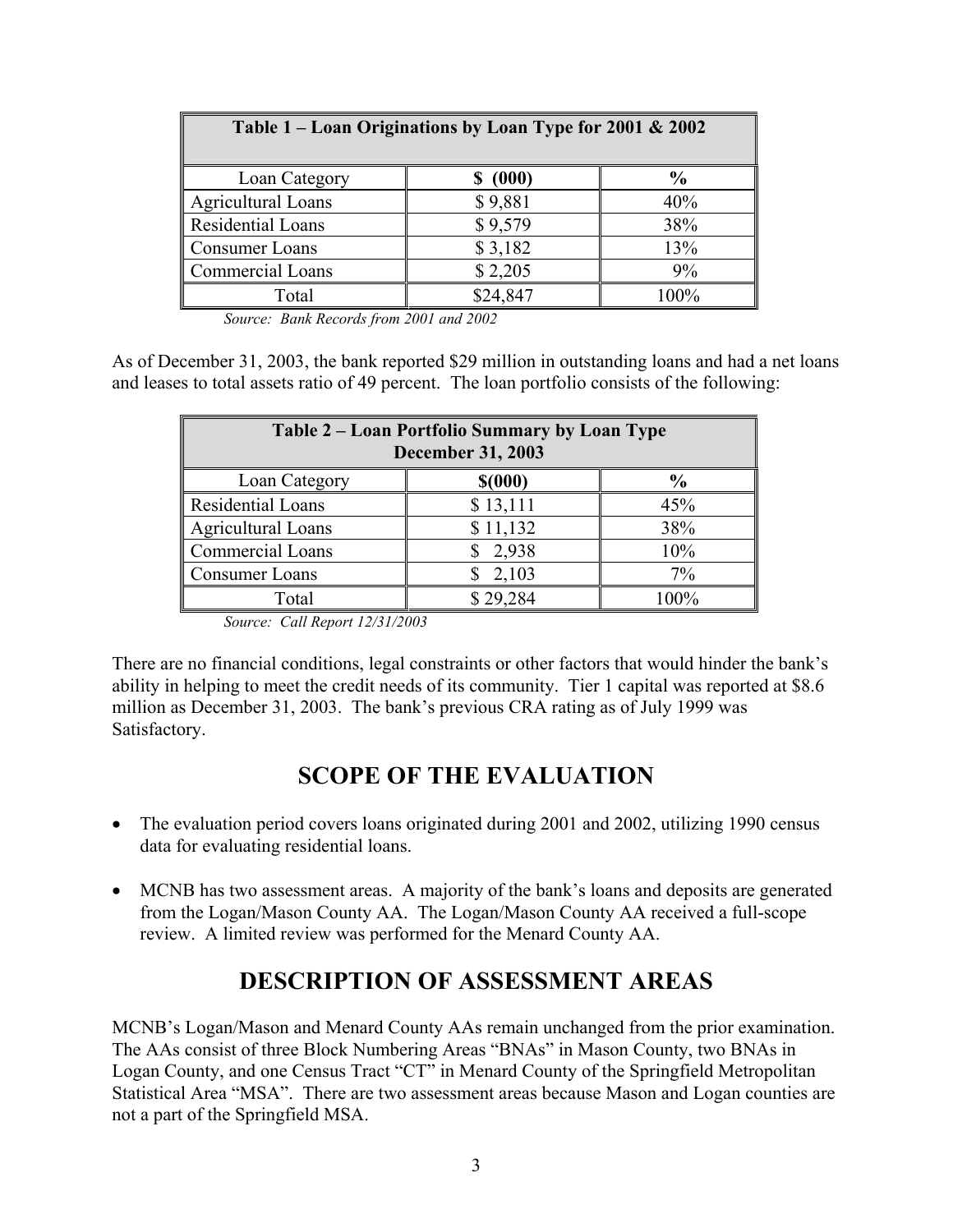### **Logan/Mason County AA**

The Logan/Mason County AA is comprised of five contiguous BNAs; #9530 and #9535 in Logan County and #9563, #9567, and #9568 in Mason County. These BNAs are located in the western half of Logan County and in the eastern half of Mason County. All five BNAs are designated middle-income and includes Mason City. This assessment area conforms to the regulation and does not arbitrarily exclude low- or moderate- income areas. The following demographic information for the assessment area is based on census data:

| Table 3 – Demographic Information for Logan/Mason County AA |               |            |  |  |  |  |  |
|-------------------------------------------------------------|---------------|------------|--|--|--|--|--|
| <b>Category of Information</b>                              | <b>Number</b> | Percentage |  |  |  |  |  |
| Population:                                                 | 15,146        |            |  |  |  |  |  |
| <b>Total Housing Units</b>                                  | 5,481         |            |  |  |  |  |  |
| Occupancy: Owner Occupied Units                             | 3,736         | 68%        |  |  |  |  |  |
| <b>Renter Occupied Units</b>                                | 1,348         | 25%        |  |  |  |  |  |
| Vacant Units                                                | 397           | 7%         |  |  |  |  |  |
| Median Home Value                                           | \$39,271      |            |  |  |  |  |  |
| Median Year Built                                           | 1948          |            |  |  |  |  |  |
| 2002 HUD Adjusted Median Family Income for Illinois Non-    | \$46,700      |            |  |  |  |  |  |
| <b>MSA</b>                                                  |               |            |  |  |  |  |  |
| Low Income Families                                         | 686           | 17%        |  |  |  |  |  |
| Moderate Income Families                                    | 715           | 18%        |  |  |  |  |  |
| Middle Income Families                                      | 929           | 24%        |  |  |  |  |  |
| <b>Upper Income Families</b>                                | 1,611         | 41%        |  |  |  |  |  |
| Households living below the poverty level                   | 563           | 10%        |  |  |  |  |  |
| <b>Small Farms</b>                                          | 345           | 97%        |  |  |  |  |  |
| <b>Small Businesses</b>                                     | 450           | 78%        |  |  |  |  |  |

*Source: 1990 Census Data*

### **Menard County AA**

The Menard County AA is comprised of one CT, #101. This CT is located in the eastern half of Menard County, adjacent to Mason County to the north. The CT is middle-income. This assessment area conforms to the regulation and does not arbitrarily exclude low- or moderateincome areas. The following demographic information for the assessment area is based on census data: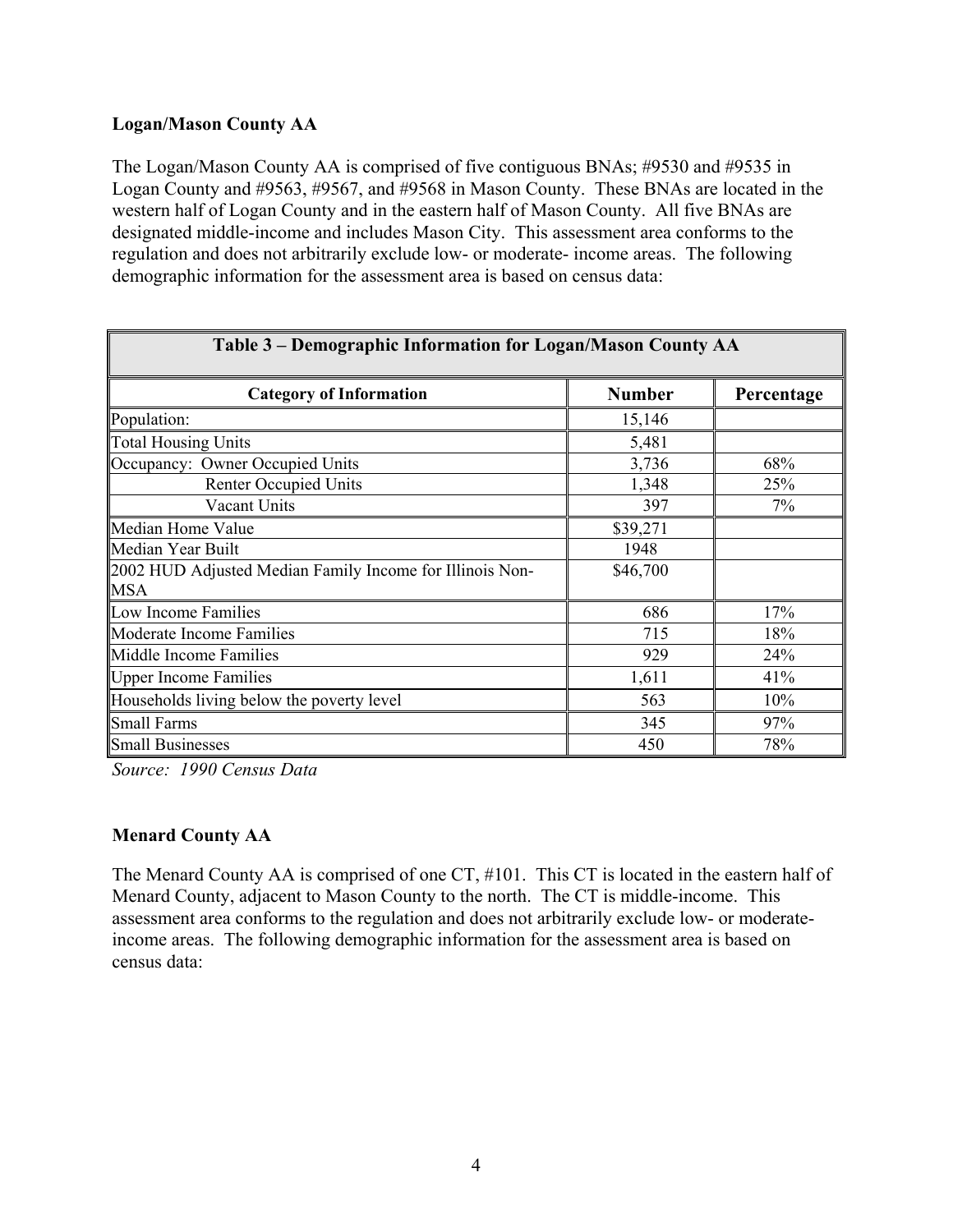| <u> 1 able 6 – Demographic Information for Menard County AA</u> |               |            |  |  |  |  |  |  |
|-----------------------------------------------------------------|---------------|------------|--|--|--|--|--|--|
| <b>Category of Information</b>                                  | <b>Number</b> | Percentage |  |  |  |  |  |  |
| Population:                                                     | 4,939         |            |  |  |  |  |  |  |
| <b>Total Housing Units</b>                                      | 1,950         |            |  |  |  |  |  |  |
| Occupancy: Owner Occupied Units                                 | 1,374         | 71%        |  |  |  |  |  |  |
| <b>Renter Occupied Units</b>                                    | 415           | 21%        |  |  |  |  |  |  |
| Vacant Units                                                    | 161           | 8%         |  |  |  |  |  |  |
| Median Home Value                                               | \$51,400      |            |  |  |  |  |  |  |
| Median Year Built                                               | 1961          |            |  |  |  |  |  |  |
| 2002 HUD Adjusted Median Family Income for Springfield MSA      | \$56,000      |            |  |  |  |  |  |  |
| Low Income Families                                             | 302           | 21%        |  |  |  |  |  |  |
| Moderate Income Families                                        | 290           | 20%        |  |  |  |  |  |  |
| Middle Income Families                                          | 374           | 26%        |  |  |  |  |  |  |
| <b>Upper Income Families</b>                                    | 474           | 33%        |  |  |  |  |  |  |
| Households living below the poverty level                       | 180           | 10%        |  |  |  |  |  |  |
| Small Farms                                                     | 68            | 93%        |  |  |  |  |  |  |
| <b>Small Businesses</b>                                         | 153           | 81%        |  |  |  |  |  |  |

**Table 6 – Demographic Information for Menard County AA** 

*Source: 1990 Census Data*

### **Economic Data**

Г

The local economy is considered stable. The December 2003 unemployment rate for Mason County of 8.3% and Logan County of 6.8% is above the 5.4% national average and the 6.3% State of Illinois rate. Meanwhile, the unemployment rate for Menard County of 5.0% compares favorably to the national and state levels. The economy of the AA includes agricultural and manufacturing industries. Many individuals in the AA work in the nearby cities of Lincoln, Peoria, and Springfield. Major employers include; Caterpillar Inc., State of Illinois, Eaton Corporation, Precision Equipment, and the local school districts.

### **CONCLUSIONS ABOUT PERFORMANCE CRITERIA**

### **Lending to Borrowers of Different Incomes and to Businesses of Different Sizes**

The distribution of loans reflects satisfactory penetration among individuals of different income levels (including low-, and moderate-income) and businesses and farms of different sizes.

A substantial majority of MCNB's business is generated from the Logan/Mason County AA, where the bank is located. While the following findings are for the Logan/Mason County AA, the information provided to us shows that the findings from an analysis of the Menard County AA would not be inconsistent with the findings for the Logan/Mason County AA.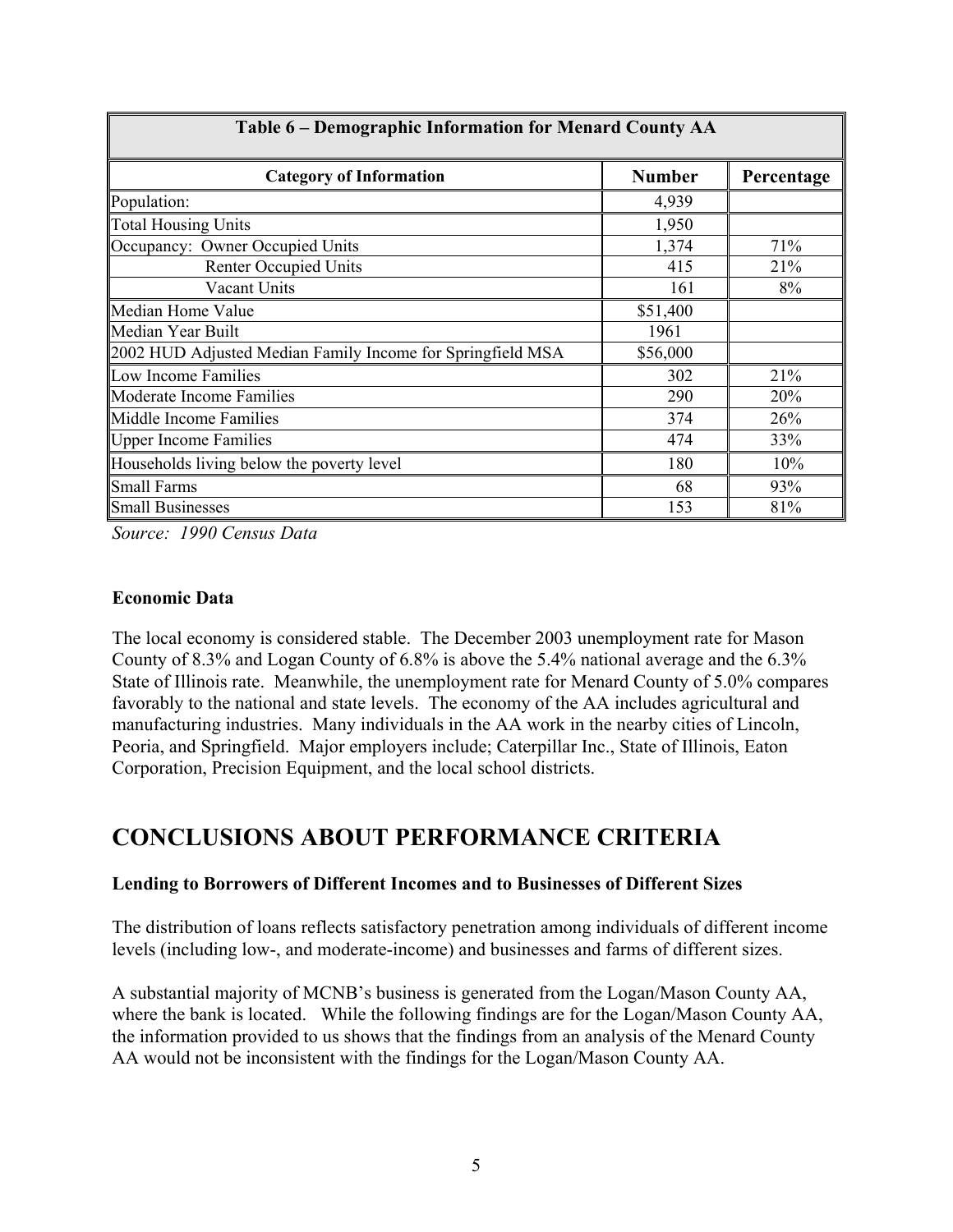### **Residential Real Estate Loans**

MCNB's lending to borrowers of different income levels regarding home purchases and the refinancing of their personal residence is good. Based on our sample, the lending to moderateincome people for home purchases and home refinancing exceeds the percentage of moderateincome families in the AA. While the lending to low-income people to purchase and refinance their personal residence is below the percentage of low-income families in the AA, this is still considered good because ten percent of the households in the AA are below the poverty level.

Since the bank is not located in a Metropolitan Statistical Area and is not subject to the requirements of the Home Mortgage Disclosure Act, the type of residential loan (purchase or refinance) and the income data on residential home loan borrowers is not maintained outside of the individual mortgage files. Thus, a sample of sixty-one home loans found twenty home purchase and forty-one home refinances. Bank personnel confirmed a majority of all residential lending during the examination period was for home refinancing. The volume of home improvement loans was not sufficient to perform a valid analysis.

| Table 9 – Borrower Distribution of Residential Real Estate Loans |                  |                              |                  |                     |                  |                       |                  |                       |
|------------------------------------------------------------------|------------------|------------------------------|------------------|---------------------|------------------|-----------------------|------------------|-----------------------|
| <b>Borrower</b><br>Income Level                                  |                  | Low                          | Moderate         |                     | Middle           |                       | Upper            |                       |
| Loan Type                                                        | $%$ of<br>Number | $%$ of AA<br><b>Families</b> | $%$ of<br>Number | % of AA<br>Families | $%$ of<br>Number | $%$ of AA<br>Families | $%$ of<br>Number | $%$ of AA<br>Families |
| Home Refinance                                                   | $2\%$            | 17%                          | 22%              | 18%                 | 32%              | 23%                   | 44%              | 42%                   |
| Home Purchase                                                    | 15%              | 17%                          | 45%              | 18%                 | 25%              | 23%                   | 15%              | 42%                   |
| Total                                                            | 7%               | 17%                          | 30%              | 18%                 | 29%              | 23%                   | 34%              | 42%                   |

*Source: 1990 Census data and bank records on residential real estate loans originated in 2001 and in 2002.*

### **Agricultural Loans**

MCNB's lending to farms of different sizes is reasonable. In assessing the lending performance to farms of different sizes, the amount of each credit was utilized as a proxy to the collection of farm revenue information. As listed in the following table, 60% of all the agricultural credits originated during the evaluation period were for \$50,000 or less. In terms of dollar volume, 45% of the total dollars were originated in loans of \$100,000 or less. All of the agricultural loans originated during 2001 and 2002 are included in the following table.

### **Table 5 – Borrower Distribution of Loans to Farms by Loan Size**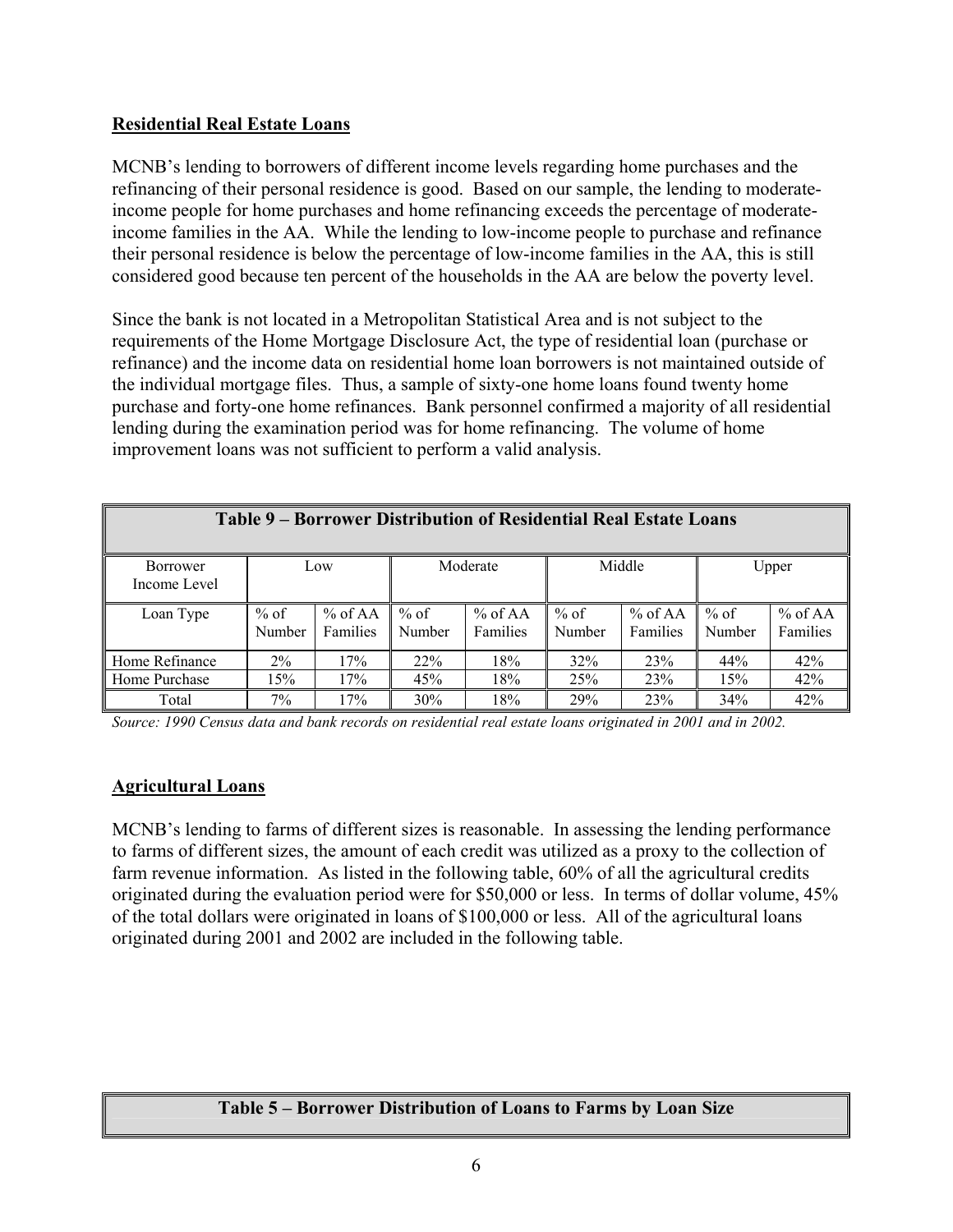| Loan Size                           | Number of | Percent of | Dollar Volume | Percent of Dollar |
|-------------------------------------|-----------|------------|---------------|-------------------|
|                                     | Loans     | Number     | of Loans      | Volume            |
|                                     |           |            | \$(000)       |                   |
| 18<br>$-$ \$ 25,000                 | 58        | 46%        | 745           | 9%                |
| $$25,001 - $50,000$                 | 18        | 14%        | 652           | 8%                |
| $\frac{1}{2}$ \$ 50,001 - \$100,000 | 29        | 23%        | \$2,253       | 28%               |
| $$100,001 - $200,000$               | 14        | 11%        | \$2,185       | 27%               |
| Over \$200,000                      | 8         | 6%         | \$2,210       | 28%               |

*Source: Bank records, loan originations for 2001 and 2002.*

### **Lending in Assessment Area**

A majority of the loans originated by MCNB are to customers from within its AA. MCNB's lending to customer's within the AA for all loan types is reasonable. The following table details the bank's lending within the AA by number of loan originations and dollar volume during the evaluation period.

| Table 6 – Loans Originated within the Assessment Area |                                     |      |     |                            |      |             |         |          |       |                         |
|-------------------------------------------------------|-------------------------------------|------|-----|----------------------------|------|-------------|---------|----------|-------|-------------------------|
|                                                       | Number of Loans<br>Dollars of Loans |      |     |                            |      |             |         |          |       |                         |
| Loan Type                                             | Inside                              |      |     | Total<br>Inside<br>Outside |      |             | Outside |          | Total |                         |
|                                                       | #                                   | $\%$ | #   | $\%$                       |      | $$^{(000)}$ | $\%$    | \$(000)  | $\%$  | \$(000)                 |
| Agriculture                                           | 141                                 | 89%  | 17  | 11%                        | 158  | \$<br>9,240 | 94%     | S<br>641 | 6%    | \$9,881                 |
| Residential                                           | 152                                 | 85%  | 26  | 15%                        | 178  | 7,507<br>S  | 78%     | \$2,072  | 22%   | 9,579<br>\$             |
| Retail/Consumer                                       | 420                                 | 79%  | 112 | 21%                        | 532  | 2,328<br>\$ | 73%     | 854<br>S | 27%   | 3,182<br>$\mathbb{S}^-$ |
| Commercial                                            | 341                                 | 86%  | 55  | 14%                        | 396  | 1,779<br>\$ | 81%     | 426<br>S | 19%   | \$2,205                 |
| Totals                                                | 1,054                               | 83%  | 210 | 17%                        | .264 | \$20,854    | 84%     | \$3,993  | 16%   | \$24,847                |

*Source: Bank records on new loans originated in 2001 and 2002. All of the loan originations in 2001 and in 2002 were used to calculate the ratios listed in the Table.*

#### **Loan-to-Deposit Ratio**

MCNB's average loan-to-deposit ratio is reasonable given the bank's size, financial condition, and AA credit needs. MCNB's quarterly average loan-to-deposit ratio for the period April 1, 1999, to December 31, 2003, was sixty percent. The quarterly average loan-to-deposit ratio for other similarly situated financial institutions located within the AA, ranges from sixty-three percent to seventy percent. MCNB's average loan-to-deposit ratio is slightly lower than the other two similarly situated banks within the AA, which range in asset size from \$55 million to \$63 million. The similarly situated banks utilized for comparison purposes are both community banks located in Mason and Menard counties.

#### **Geographic Distribution of Loans**